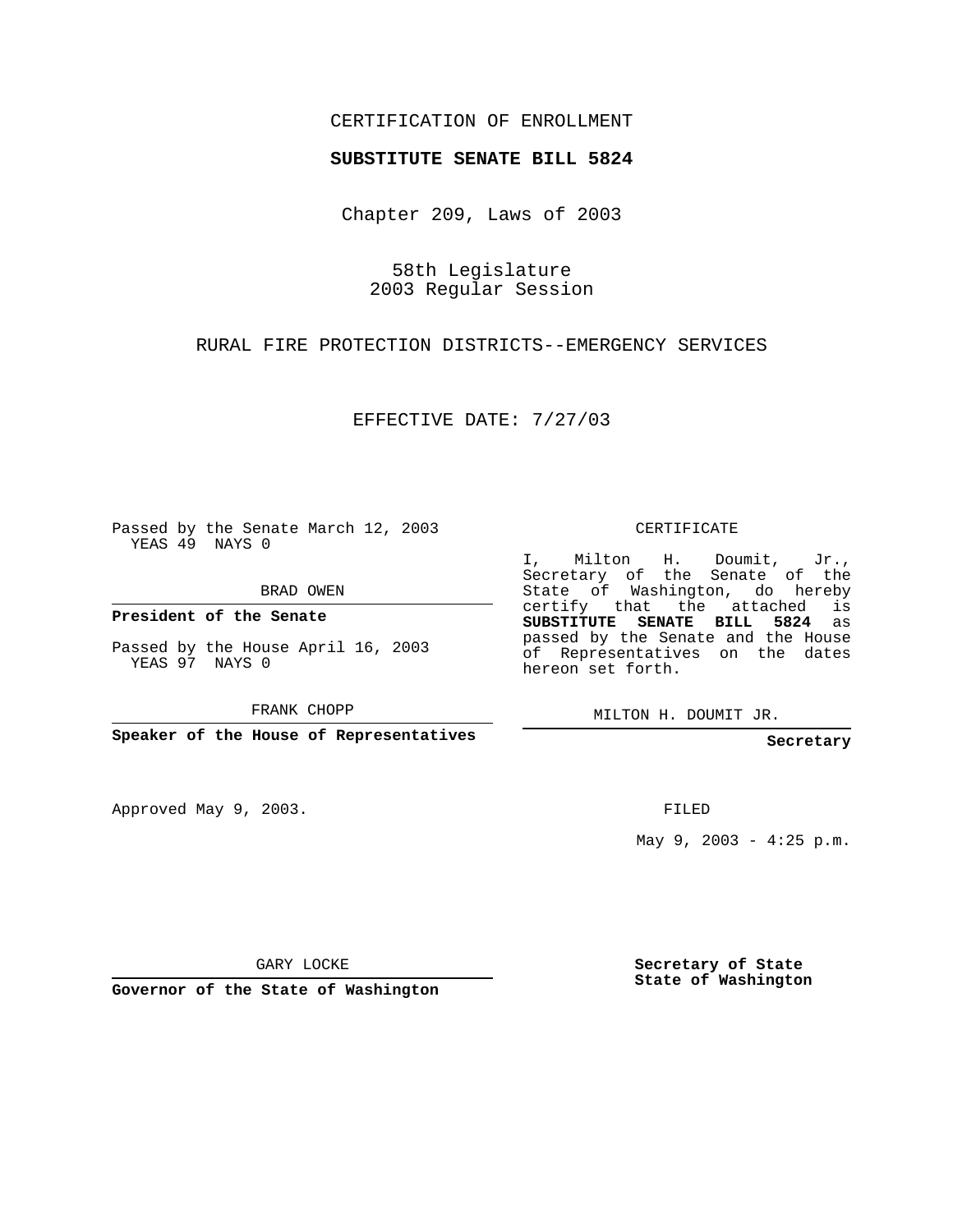## **SUBSTITUTE SENATE BILL 5824** \_\_\_\_\_\_\_\_\_\_\_\_\_\_\_\_\_\_\_\_\_\_\_\_\_\_\_\_\_\_\_\_\_\_\_\_\_\_\_\_\_\_\_\_\_

\_\_\_\_\_\_\_\_\_\_\_\_\_\_\_\_\_\_\_\_\_\_\_\_\_\_\_\_\_\_\_\_\_\_\_\_\_\_\_\_\_\_\_\_\_

Passed Legislature - 2003 Regular Session

## **State of Washington 58th Legislature 2003 Regular Session**

**By** Senate Committee on Government Operations & Elections (originally sponsored by Senators Parlette and Horn)

READ FIRST TIME 03/05/03.

 AN ACT Relating to allowing rural fire protection districts to contract with cities for ambulance services and impose a monthly utility service charge on each developed residential property located in the fire protection district; and adding a new section to chapter 52.12 RCW.

BE IT ENACTED BY THE LEGISLATURE OF THE STATE OF WASHINGTON:

 NEW SECTION. **Sec. 1.** A new section is added to chapter 52.12 RCW to read as follows:

 (1) A rural fire protection district organized under this title may enter into a contract pursuant to chapter 39.34 RCW with a contiguous city for the furnishing by the city to the fire protection district or districts of emergency medical services in the form of ambulance services, provided that the contract may not provide for the establishment of any ambulance service that would compete with any existing, private ambulance service. The fire protection district or districts may impose a monthly utility service charge on each developed residential property located in the portion of the fire protection district or districts served pursuant to the contract in an amount equal to the amount imposed by the city on similar city developed